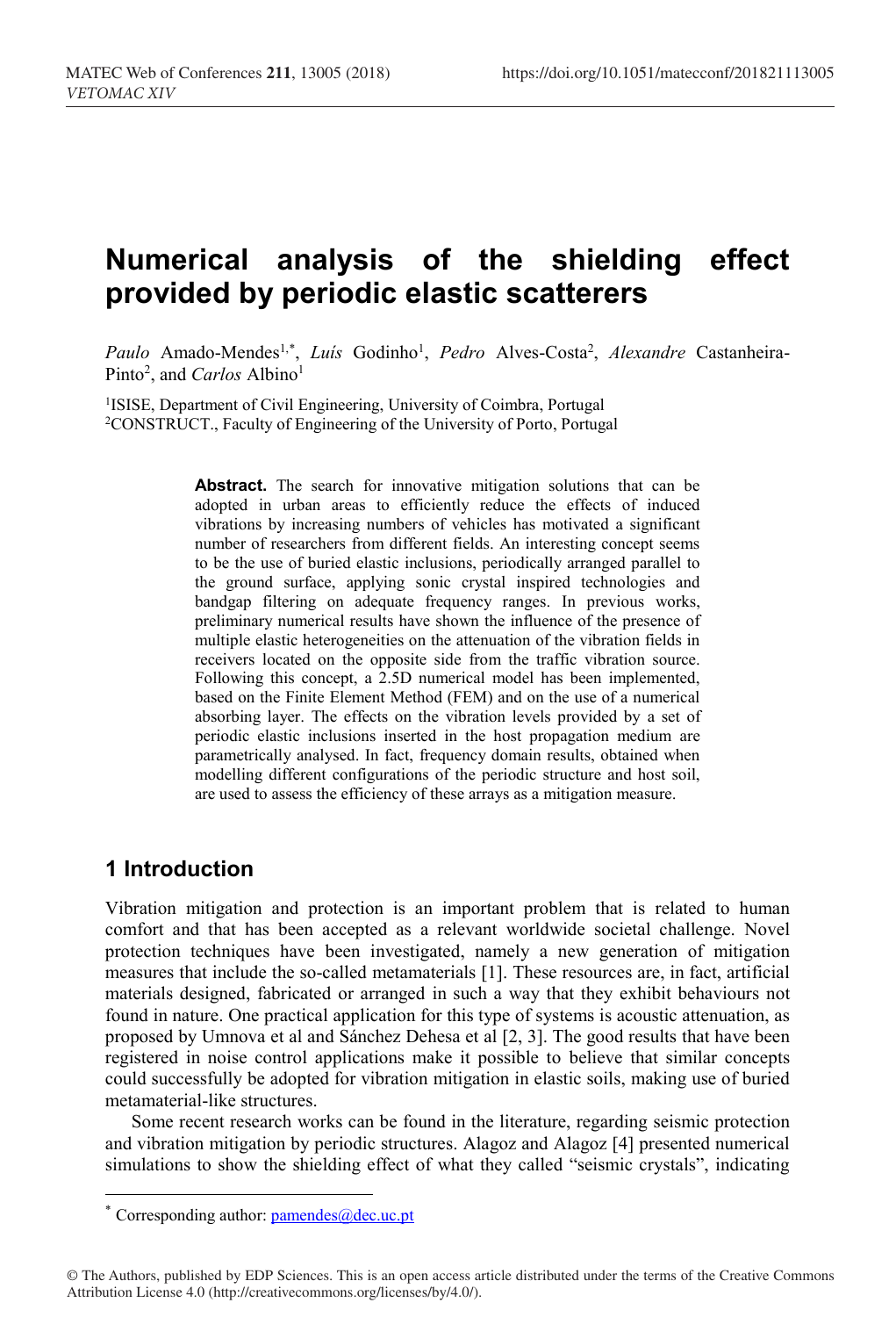an effective attenuation of seismic waves and consequent damage reduction in case of an earthquake. On the other hand, Kim and Das [5] developed a meta-barrier composed of many periodic meta-boxes to reduce the amplitude of seismic waves and create an area of protection tested by computer simulation. Brûlé et al [6, 7] reported what is possibly the first evidence of the efficiency of periodic buried structures as a shield to seismic waves, after performing a controlled seismic test on a soil with a grid of bored vertical, cylindrical and empty inclusions. Krodel et al [8] combined the numerical analysis and scaled experiments in the study of an array of resonating structures buried around large buildings to control the propagation of seismic waves. Preliminary works ([9, 10]) by the authors of the present paper have also demonstrated the vibration mitigation properties of arrays of elastic scatterers, in a reduced number of scenarios. Consequently, this concept for vibration protection based on buried metamaterials may constitute a powerful promising future solution that deserves attention.

In this work, a brief description of the 2.5D implemented numerical model is initially given. Then, the numerical example is presented and the solutions for the reference cases are illustrated. A parametric study is shortly presented in order to analyse the main features of the physical system incorporating periodic elastic inclusions and preliminarily verify its mitigation effects under different configurations. The paper ends with some final remarks.

## **2 Numerical formulation –2.5D FEM model with absorbing layers**

Consider an elastic medium where a set of inclusions are introduced, representing a multidomain elastic system. The wave equation in the space-frequency domain can be written as

$$
(\lambda + 2\mu)\nabla\nabla \cdot \mathbf{u} - \mu \nabla \times \nabla \times \mathbf{u} + \omega^2 \rho \mathbf{u} = 0
$$
 (1)

where **u** represents the displacement vector,  $\lambda$  and  $\mu$  correspond to the Lamé's constants of the elastic medium and  $\rho$  the mass density, and  $\omega$  the exciting angular frequency.

When modelling many civil engineering problems, like transportation infrastructures, the physical system and the solid inclusions can be assumed as infinite and with a geometry that does not change along the *z* longitudinal direction. If this physical system is excited by a harmonic dilatational point source with an angular frequency  $\omega$ , a 2.5D numerical approach can be adopted, after applying a Fourier transformation along the longitudinal direction. Hence, the 3D displacement field can be evaluated as a continuous integral of simpler 2D solutions in the frequency domain by:

$$
\mathbf{u}^{3D} = \int_{-\infty}^{+\infty} \mathbf{u}^{2.5D} (k_z) e^{-ik_z(z-z_0)} dk
$$
 (2)

with  $k_z$  representing the longitudinal wavenumber along the *z* direction. This integral can be approximated by a discrete summation (assuming an infinite set of virtual sources equally spaced in the *z* axis) that converges within a finite number of terms [11].

The solution of the 2.5D problem is obtained in this work by the Finite Element Method (FEM), with the different elastic domains being discretised, namely, the host medium (or media) and the elastic inclusions periodically organized and embedded in the host soil(s). In this 2.5D FEM approach, the modelling domain is discretised along the cross-section of the physical problem while the solution in the remaining (longitudinal) direction is determined by the above referred Fourier transformation, with the numerical problem being solved in the wavenumber-frequency domain.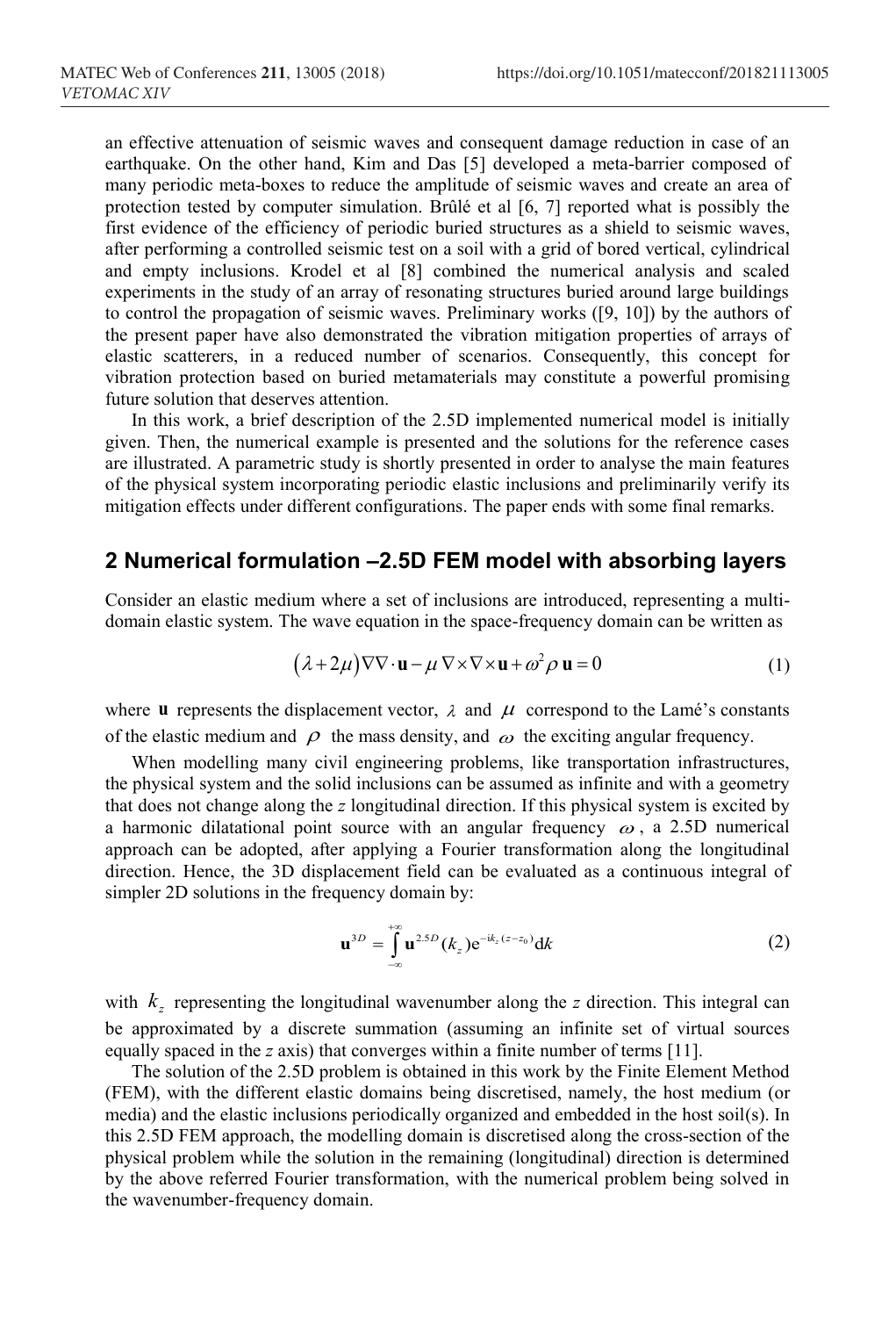Following the classic finite elements approach, the equilibrium of the domain can be established by the following equation, given in terms of nodal variables [12, 13]:

$$
(\mathbf{K} - \omega^2 \mathbf{M}) \mathbf{u}(k_z, \omega) = \mathbf{F}(k_z, \omega)
$$
 (3)

where **K** and **M** represent the stiffness and mass matrices, and vectors **u** and **F** correspond to the nodal displacements and to the external nodal forces in the transformed domain, given in [13]. In order to improve the computational efficiency, the stiffness matrix **K** can be divided into three sub-matrices, independent of the wavenumber and frequency, and equation (3) can then be substituted by the global equation to be solved:

$$
\left(\mathbf{K}_1 + i k_z \mathbf{K}_2 + k_z^2 \mathbf{K}_3 - \omega^2 \mathbf{M}\right) \mathbf{u}\left(k_z, \omega\right) = \mathbf{F}\left(k_z, \omega\right) \tag{4}
$$

Analyses of the 3D results, both in the frequency domain and in the time domain, can be performed after the application of one or two inverse Fourier transformations to the obtained FEM results. This procedure can be very efficient in comparison to a classical 3D FEM approach and also reveals to be very useful in the interpretation of different observed phenomena in longitudinally invariant physical systems.

Additionally, in the present work, an alternative method suggested by Semblat et al [14] has been implemented in order to efficiently avoid spurious wave reflections in the artificial mesh boundaries. Therefore, numerical absorbing layers (with spatially variable damping coefficients) have been defined in the outer part of the elastic domain being modelled where the unbounded soil is truncated. This simple procedure has demonstrated to be easy to implement and very efficient for elastic waves with different incidence directions.

The 2.5D FEM model has been successfully verified by comparing with analytical solutions and other numerical methods previously proposed by the authors [11, 15], but in the context of the present text, for the sake of brevity, these results are not presented.

#### **3 Parametric studies**

The proposed 2.5D FEM model is a useful numerical tool that is now applied to a set of parametric analyses of the wave propagation patterns and physical behaviour of the modelled systems, composed by different geometric configurations and numbers of buried inclusions. A very limited selection of the extensive sets of results is here presented for distinct geometries, arrangements of circular cylindrical inclusions and materials characterizing the diverse elastic media. In Table 1, the material properties used in this work are summarized, as well as the correspondent wave propagation velocities. The results are analysed for a range of frequencies (from 10 to 100 Hz) and a range of phase velocity values (from 100 to 500 m/s), defined by  $c = \omega/k_z$ , and the amplitude values represented in the illustrated figures are determined by the displacement norm, combining the 3 orthogonal directions  $(x, y \text{ and } z)$  and numerically evaluated by  $|u| = \sqrt{u_x^2 + u_y^2 + u_z^2}$ .

| Material               | Young<br>modulus<br>E(GPa) | Poisson<br>coeff. | Density<br>$\rho$ (kg/m <sup>3</sup> ) | P wave<br>$c_p$ (m/s) | S wave<br>$c_s$ (m/s) | Rayleigh<br>wave<br>$c_R$ (m/s) |
|------------------------|----------------------------|-------------------|----------------------------------------|-----------------------|-----------------------|---------------------------------|
| Host soil $(\Omega_1)$ | 116                        | 0.33              | 1700                                   | 318.0                 | 160.2                 | 149.1                           |
| Ballast $(\Omega_3)$   | 97                         | 0.12              | 1591                                   | 251.1                 | 165.0                 | 147.1                           |

**Table 1.** Material properties adopted in the studies and wave propagation velocities.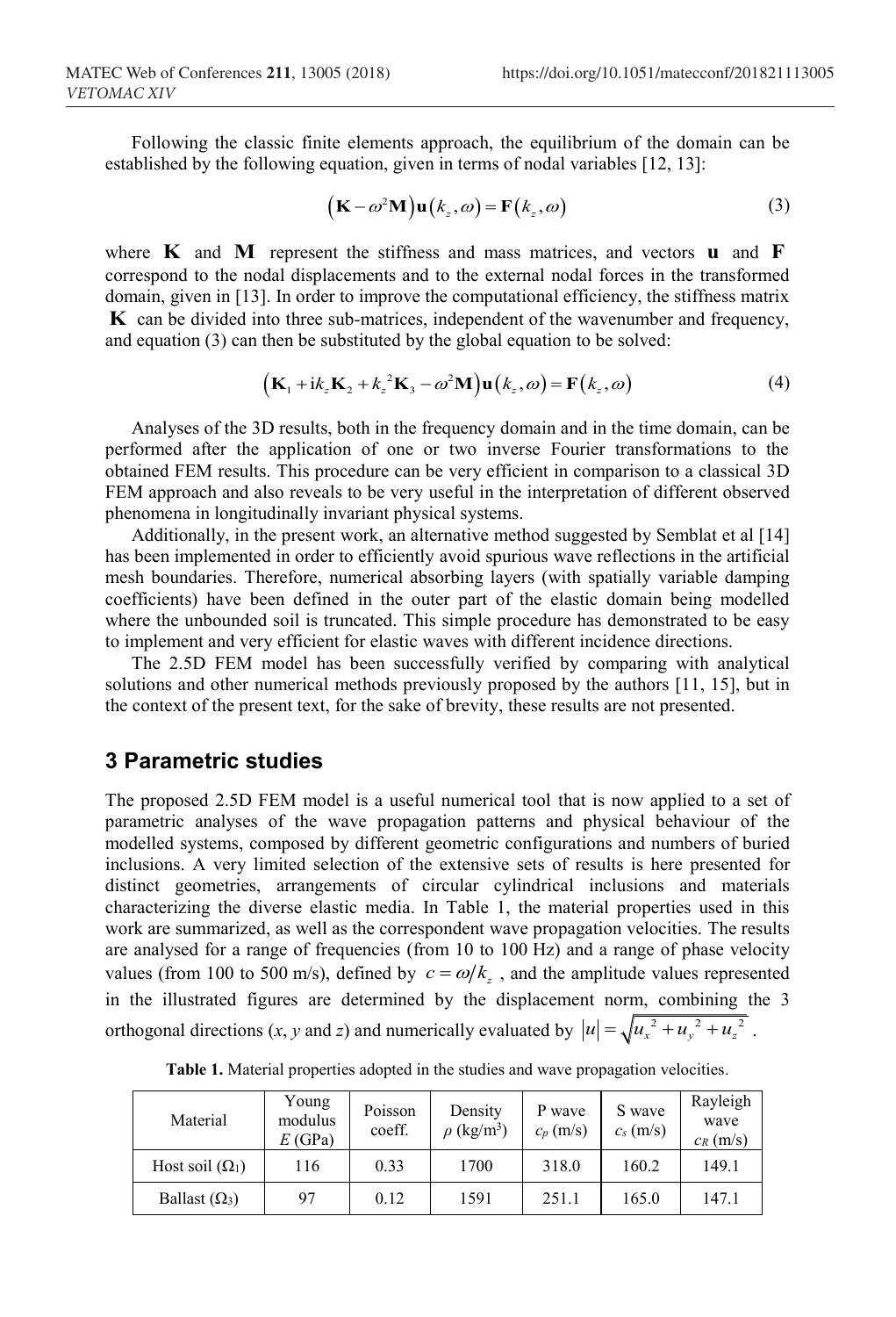| Sub-ballast $(\Omega_3)$                  | 212 | 0.30 | 1913 | 386.2  | 206.5  | 191.2  |
|-------------------------------------------|-----|------|------|--------|--------|--------|
| Hard Inclusions<br>$-Concrete (\Omega_2)$ | 30  | 0.30 | 2500 | 4019.2 | 2148.3 | 1989.7 |

#### **3.1 Examples definition and reference solutions**

In the examples used for the parametric studies, a symmetric model is considered along the cross-sectional plane, with symmetry in respect to a vertical axis crossing the origin of the  $(x, y)$  axes, which allows the efficient application of the FEM formulation previously described (for a schematic representation, see Figure 1). A set of two rows with four solid inclusions  $(4\times2)$  is buried in an elastic half-space soil (referred in Table 1 and Figure 1 as material/domain  $\Omega_1$ ), which is excited by a harmonic load applied along the vertical direction on the surface of the host soil, at point  $(x_0 = 0 \text{ m}, y_0 = 0 \text{ m})$ . The elastic inclusions are assumed to be circular (with radius equal to 0.3 m) and infinitely long in the *z* direction, being buried at a depth of 0.2 m from the surface and completely filled with a homogeneous material (material/domain  $\Omega_2$ ). Initially, hard inclusions made of concrete were considered, with the correspondent centres equally spaced of 1 m along both *x* and *y* directions, and the closest inclusion to the source centred at  $x_c = -5$  m. The inclusions can be directly buried in the host soil or can eventually be embedded in a confined soil near the set of inclusions, with properties of ballast or sub-ballast materials (material/domain  $Ω_3$ ).



**Fig. 1.** Problem representation and general scheme definition on a cross-sectional *x-y* plane view: (left) half-space system without embankment; (right) half-space system with embankment.

Figure 2 presents the amplitude of the displacement norm computed at receiver R, located at  $(x_R = -15 \text{ m}, y_R = 0 \text{ m})$ , for the reference cases where no elastic inclusions are introduced and therefore the wave propagation occurs in two homogeneous media: the elastic half-space with flat surface (without embankment) and the elastic half-space with an embankment, that elevates the free surface in a limited region. In the first case (left side of Figure 2), it is clear that, for phase velocity values below the propagation velocity of the Rayleigh wave  $(c_R)$ , very little energy propagates in the system (null displacements observed for all frequency range), which only enables evanescent waves. For phase velocity values above  $c_R$ , the elastic waves propagate without obstacles and higher displacements values are observed. In the second case, e.g. in the presence of the embankment, the registered results change significantly for phase velocity values above  $c_R$ , as can be seen on the right side of Figure 2. Here, the displacement amplitude values decrease for frequencies above around 40 Hz, as a consequence of the presence of the embankment and the resulting discontinuity of the half-space surface.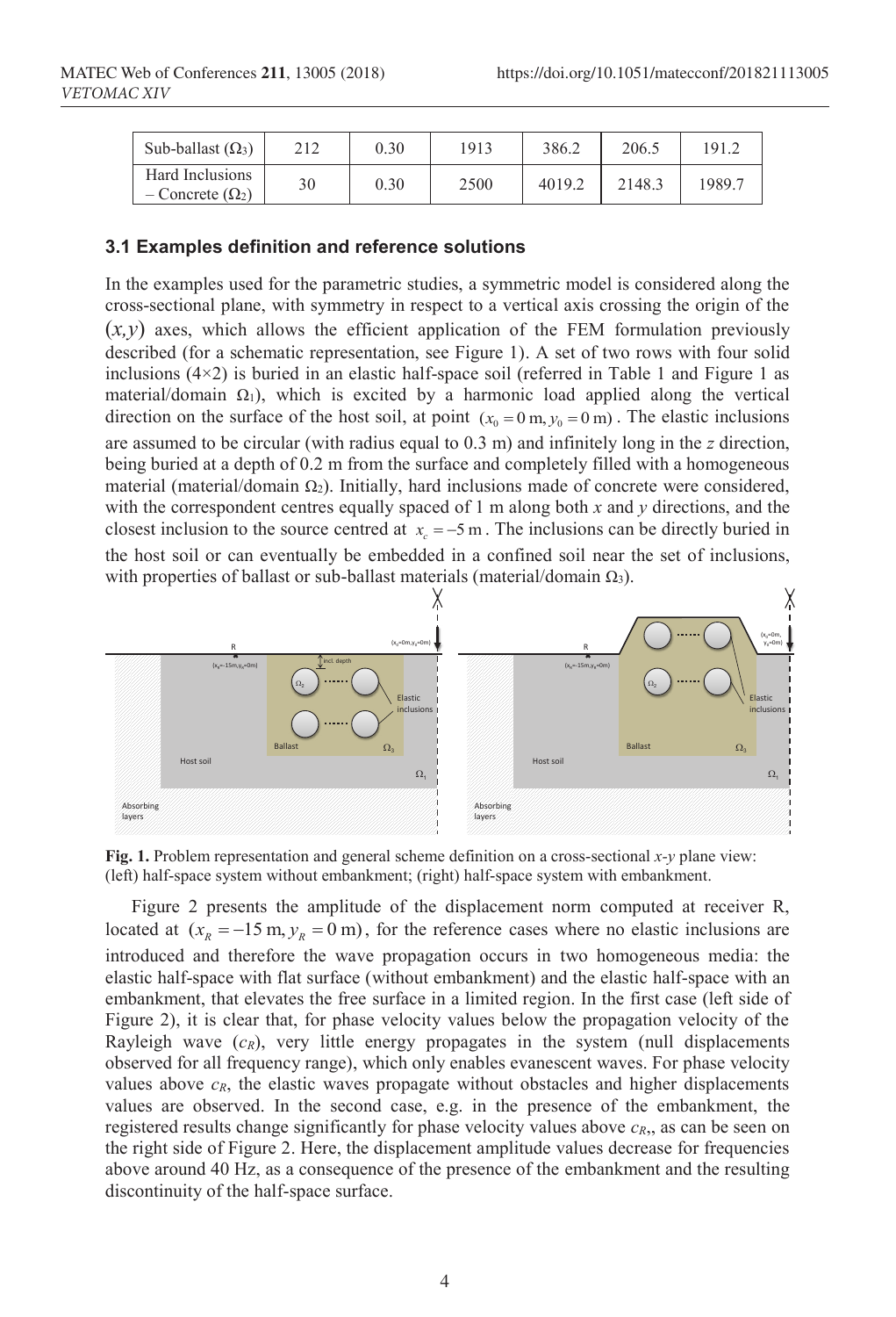#### **3.2 Set of periodic inclusions without and with embankment**

To verify the effect of the presence of the set of  $4\times2$  hard inclusions buried in the host soil, Figure 3 presents the amplitude of the displacement norm determined at the same receiver R, selected so as to place the set of elastic inclusions between the source and the receiver. By comparing Figures 2 and 3, one can assess the protection effect introduced by the periodic inclusions, more evident without the presence of embankment. The presence of solid obstacles significantly reduces the amplitude of the displacements in a region of the *c-f* domain of analysis influenced by the vibration modes of the inclusions (this is confirmed by the dispersion curve for longitudinal bending waves also plotted as dashed black lines for a concrete inclusion). However, in these plots, it is not easy to quantify the effect related to the Bragg effect due to the periodic distribution of the inclusions. Some effects of the assumed cross-section symmetry can be observed as lighter lines below the dispersion curves and approximating the region with phase velocity values near  $c_R$ .



**Fig. 2.** Representation of displacement norm at receiver R for the reference cases without periodic inclusions – homogeneous media: (left) without embankment; (right) with embankment.



**Fig. 3.** Representation of displacement norm at receiver R for the cases with two rows of periodic inclusions embedded in host soil: (left) without embankment; (right) with embankment.

#### **3.3 Set of periodic inclusions with different stiffness**

As expected, the stiffness of the inclusions has a great influence in the dynamic response of the systems being analysed. This can be verified in Figure 4, where the amplitude of the displacement norm is plotted for the cases with the inclusions being modelled with a softer material, characterized by a reduced Young modulus by a factor of eight. The dispersion relation for each inclusion has also been recalculated and plotted as dashed black lines, exhibiting a very different behaviour, with reduced attenuation efficiency, but once again clearly delimiting (to lower phase velocity values) the region of the *c-f* domain where the protection effect by the group of inclusions is more evident.